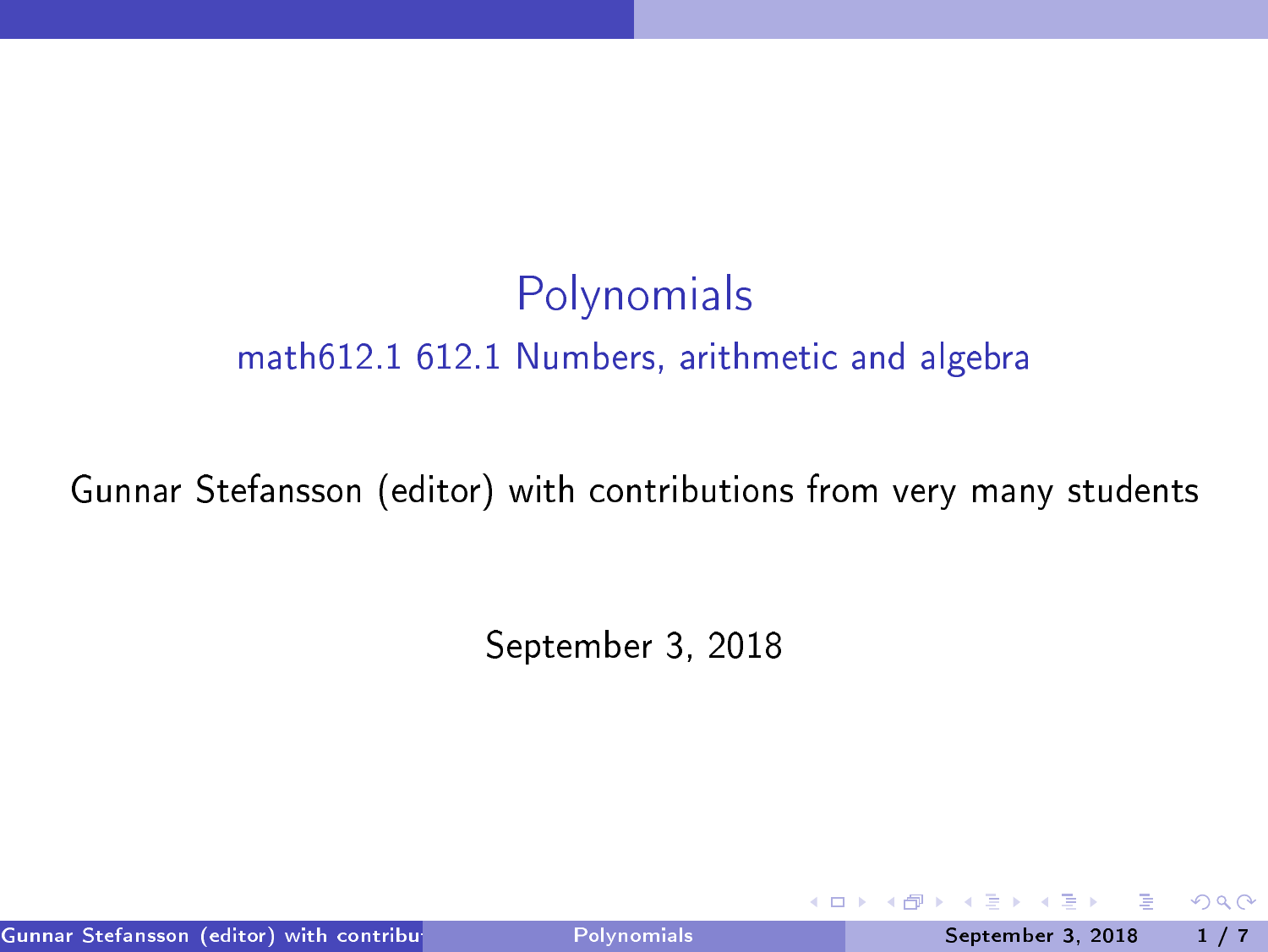# The general polynomial

The general polynomial:  
\n
$$
p(x) = a_0 + a_1x + a_2x^2 + \dots + a_nx^n
$$
\nThe simplest: 
$$
p(x) = a
$$

重

<span id="page-1-0"></span> $298$ 

イロト イ部 トイモト イモト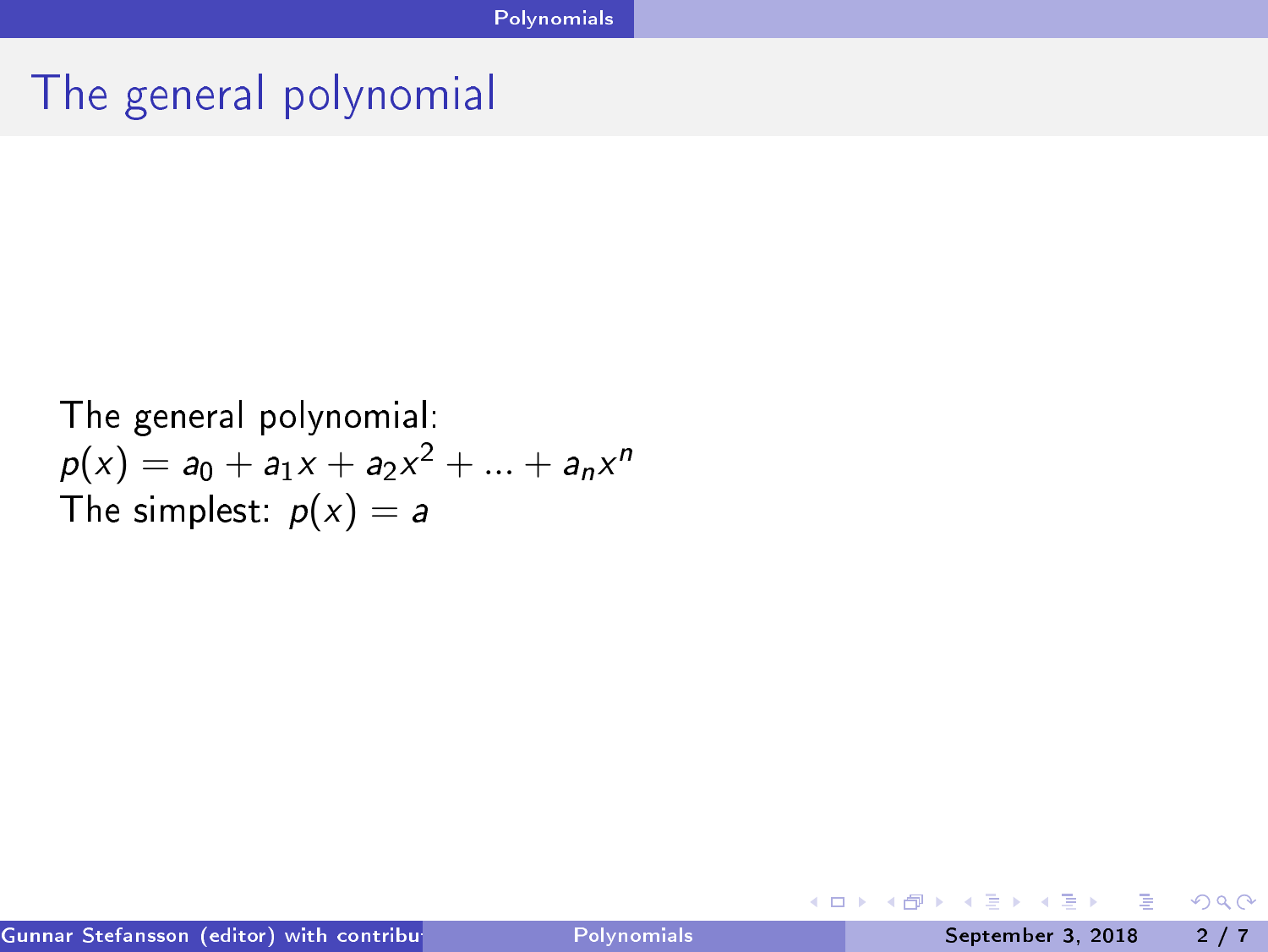# The quadrati

The general form of the quadrati (parabola) is <sup>p</sup>(<sup>x</sup> ) = ax <sup>2</sup> + bx + . The simplest quadrati is <sup>p</sup>(<sup>x</sup> ) = <sup>x</sup> −20 −10 0 10 20 0 100 200 300 400 x^2 0 1 2 3 4 −4 −3 −2 −1 0 **=−x^2+4x−4** −(x − 2)^2

Figure : Parabolas: Quadratic<br>functions.

イロト イ部 トイモト イモト

**a) Positive: f(x) = x^2**

重

<span id="page-2-0"></span> $298$ 

**b) Negative: f(x)=−(x−2)^2**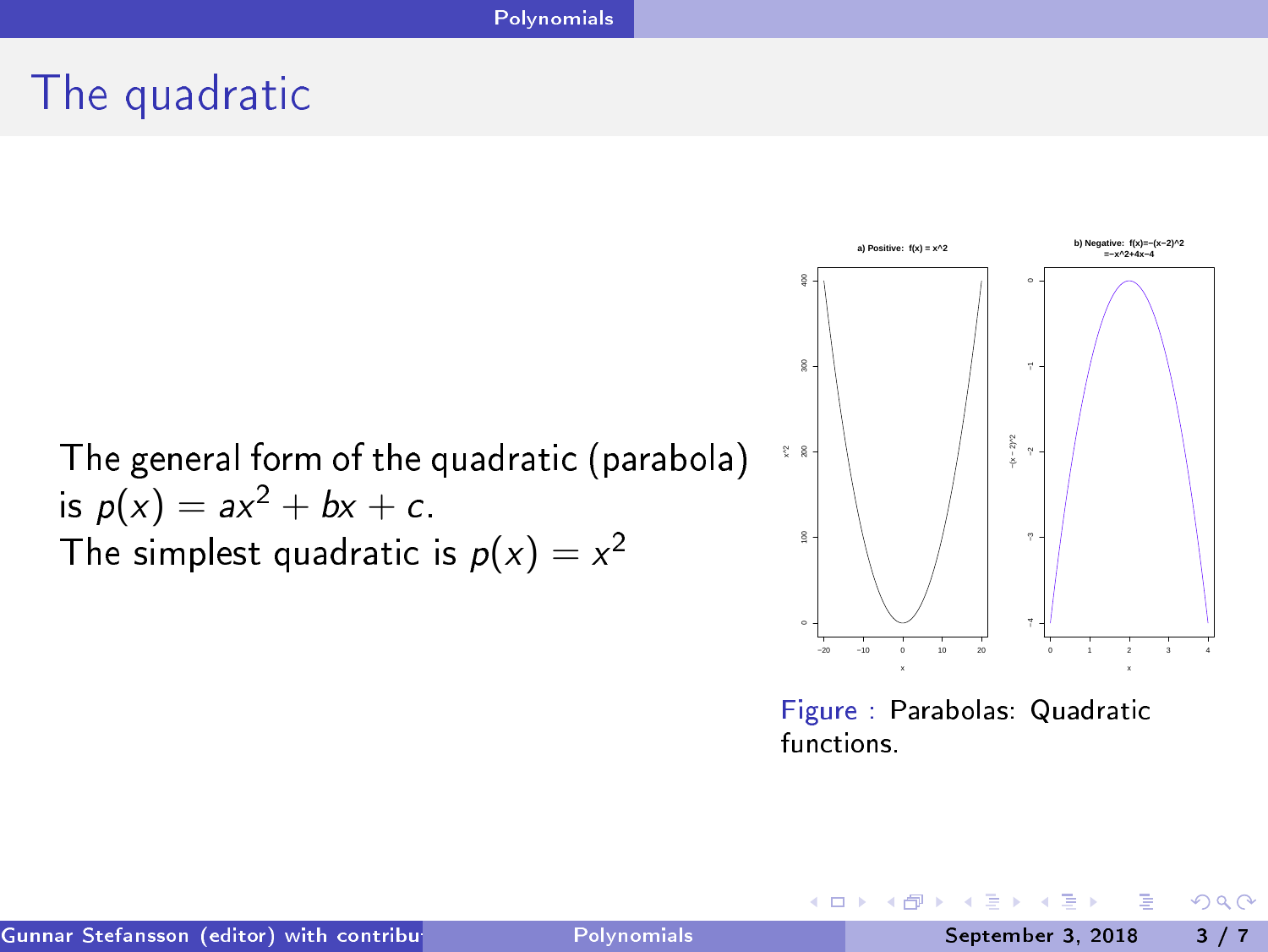#### The cubic

The general form of a cubic polynomial is:  $p(x) = ax^3 + bx^2 + cx + d$ 



Figure :  $y = x^3 - 20x^2 - 30x - 4$ 

不自下

э

<span id="page-3-0"></span> $298$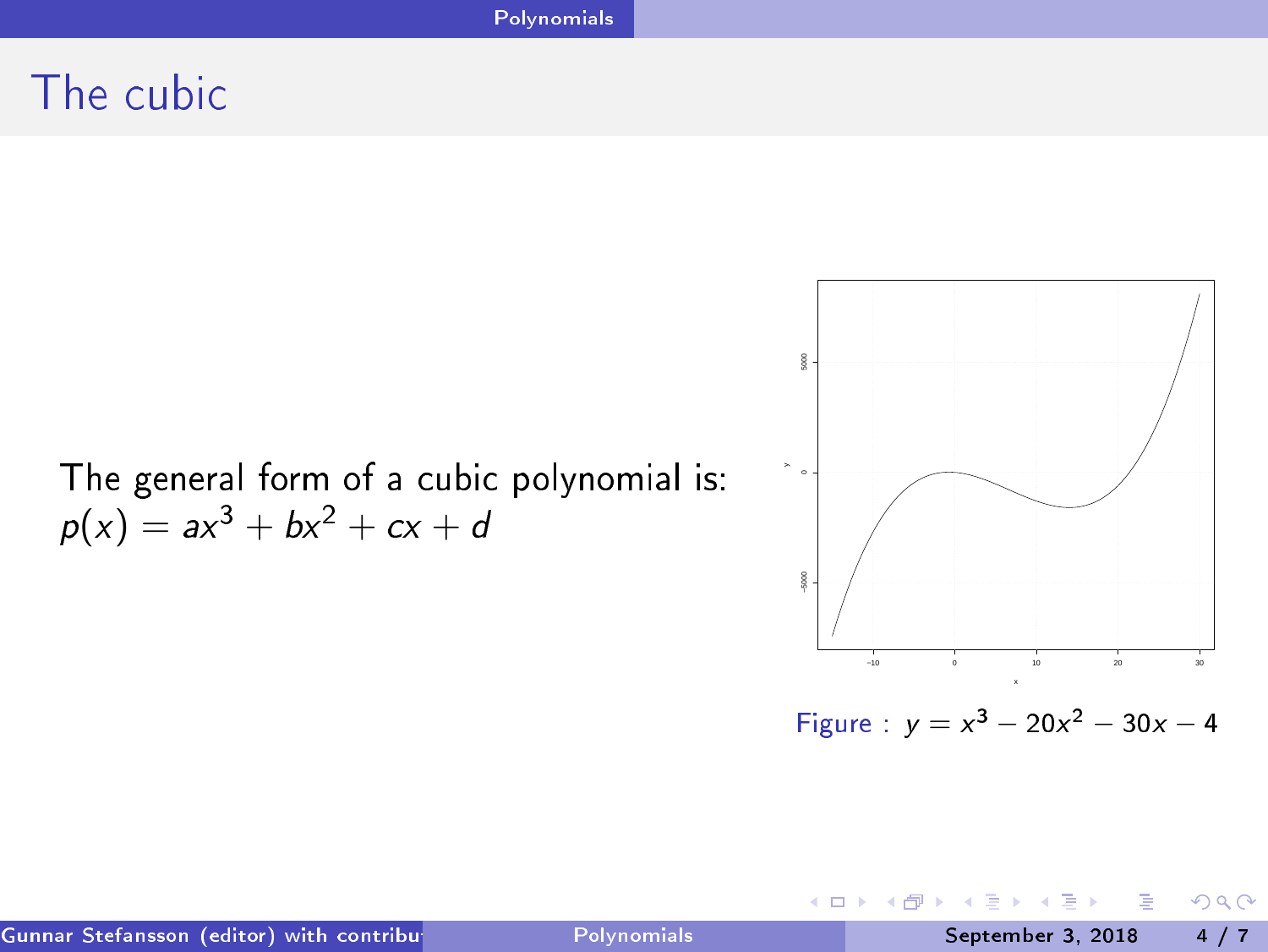#### **Polynomials**

#### The Quarti

The general form of the quartic polynomial is  $p(x) = ax^4 + bx^3 + cx^2 + dx + e$ 



Figure : The general shape. Here we used the following equation  $y = x^4 - x^3 - 7x^2 + x + 6$ 

4 0 8

<span id="page-4-0"></span> $QQ$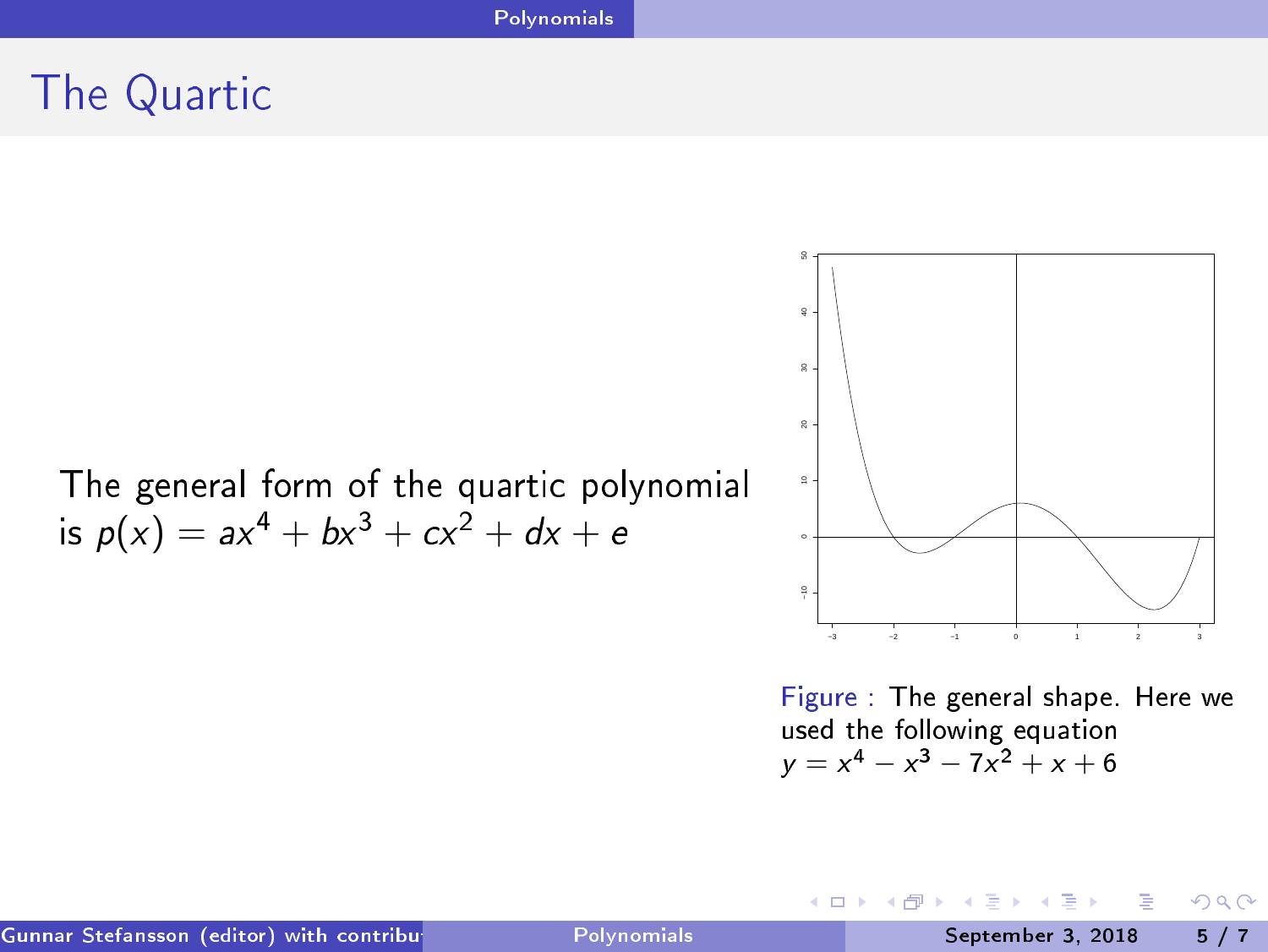#### Solving the linear equation

If the value of  $y$  is given and we know that  $x$  and  $y$  are on a specific line so that  $y = a + bx$ , then we can find the value of x

4 D.K.

<span id="page-5-0"></span> $QQQ$